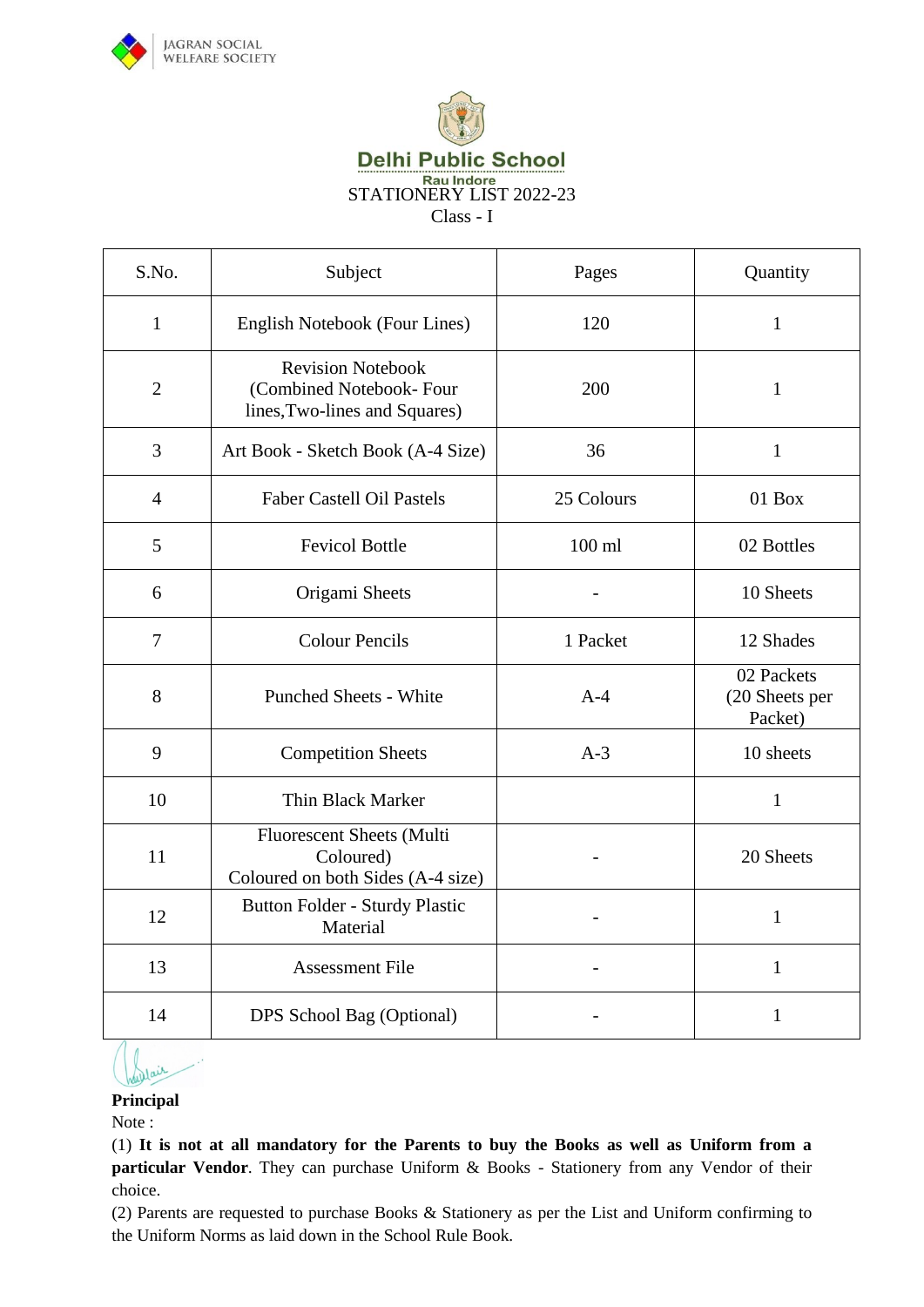



| S.No.          | Subject                                                                            | Pages | Quantity           |
|----------------|------------------------------------------------------------------------------------|-------|--------------------|
| 1              | English (Four Lines)                                                               | 80    | $\overline{2}$     |
| $\overline{2}$ | E.V.S (Four Lines<br>Interleaf)                                                    | 80    | $\overline{2}$     |
| 3              | Math (Square)                                                                      | 80    | $\overline{2}$     |
| $\overline{4}$ | Hindi (2 lines copy)                                                               | 80    | $\mathbf{1}$       |
| 5              | Revision (3 in<br>1, combined copy)                                                | 120   | $\mathbf{1}$       |
| 6              | Art Sketch Book (A-4<br>Size)                                                      | 20    | 1                  |
| $\overline{7}$ | A4 Size Punched Papers                                                             |       | 1 Pack             |
| 8              | A3 Sheets                                                                          |       | 1 Set              |
| 9              | <b>Colour Pencils</b>                                                              |       | 1 Set (12 Colours) |
| 10             | <b>Button Folder</b>                                                               |       | $\mathbf{1}$       |
| 11             | <b>Oil Pastel Colours</b>                                                          |       | 1 Set (25 Shades)  |
| 12             | <b>Fevicol Bottle</b>                                                              |       | $100$ ml $(1)$     |
| 13             | Florescent sheets of<br>different colours<br>(Coloured on both Sides)<br>[A4 Size] |       | 1 Set              |
| 14             | Craft Papers (A4 size) 22<br>x 28 cm                                               |       | $\mathbf{1}$       |
| 15             | CD / DVD marker<br>(Black)                                                         |       | $\mathbf{1}$       |
| 16             | Assessment file                                                                    |       | $\mathbf{1}$       |
| 17             | Dps School Bag<br>(Optional)                                                       |       | $\mathbf{1}$       |

#### **Principal**

Note :

(1) **It is not at all mandatory for the Parents to buy the Books as well as Uniform from a particular Vendor**. They can purchase Uniform & Books - Stationery from any Vendor of their choice.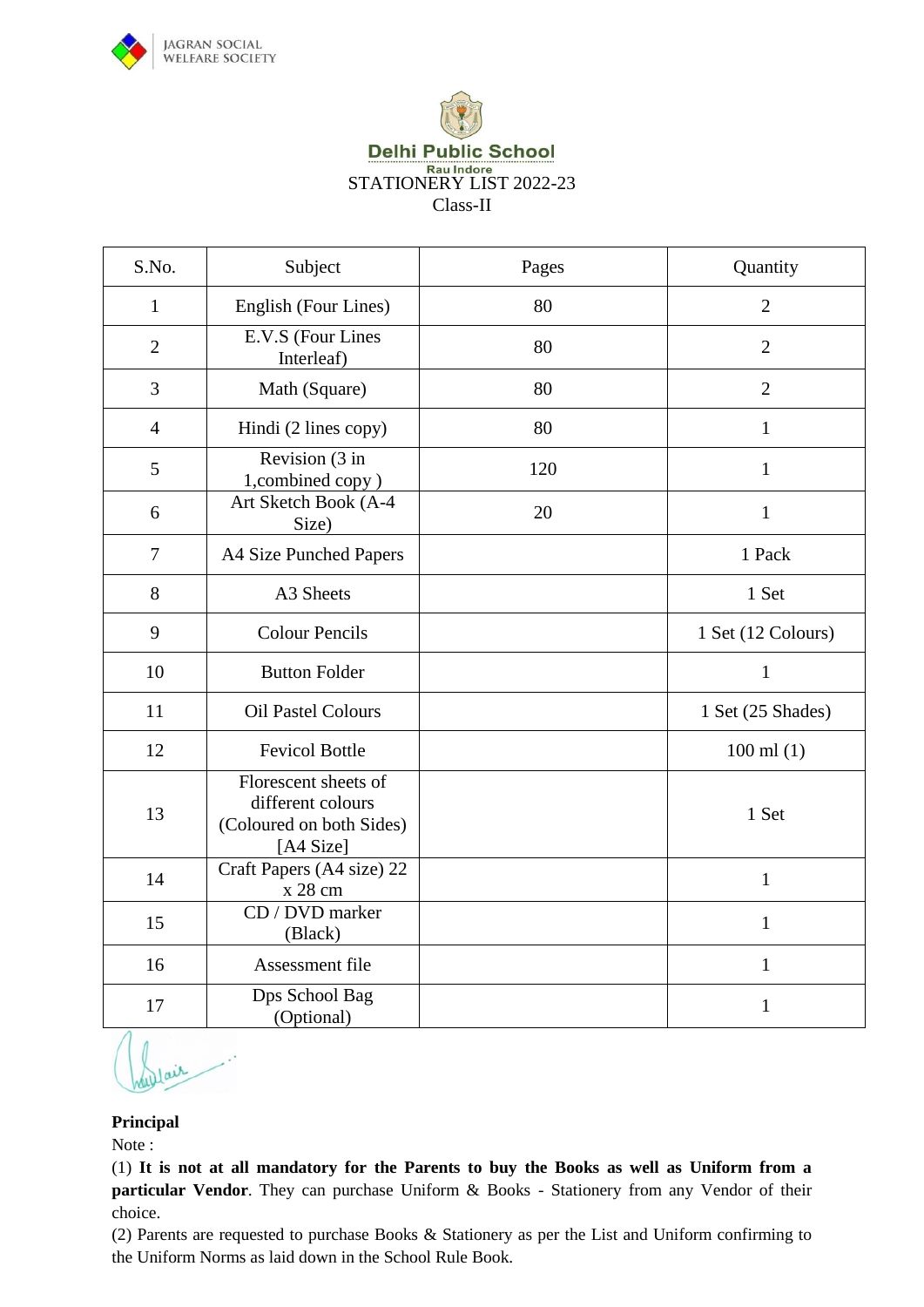



Class-III

| Sr.<br>No.     | <b>Subject</b>                                                 | <b>Stationery Requirement</b> | Quantity            |
|----------------|----------------------------------------------------------------|-------------------------------|---------------------|
| $\mathbf{1}$   | English (Four Lines)                                           | 128 Pages                     | 3                   |
| $\overline{2}$ | Hindi (2 Lines Copy)                                           | 100 Pages                     | $\overline{2}$      |
| 3              | Mathematics<br>(Horizontal Ruled<br>Notebook)                  | 160 pages                     | 3                   |
| $\overline{4}$ | Science<br>(Interleaf 4 Lines)                                 | 180 pages                     | 3                   |
| 5              | <b>Social Science</b><br>(Four Line Interleaf<br>Notebooks)    | 160 Pages                     | 3                   |
|                | Political Map of India                                         |                               | 10                  |
| 6              | <b>Computer Science</b><br>(Single Line Two Sided<br>Notebook) |                               | $\mathbf{1}$        |
| 7              | Art- Cartridge Sheets<br>(A3 Size)                             |                               | 10                  |
| 8              | Pencil Colour                                                  |                               | 1 Set of 18 colours |
| 9              | Sketch Pen Set                                                 |                               | $\mathbf{1}$        |
| 10             | Fevicol Tube"                                                  |                               | $\mathbf{1}$        |
| 11             | Music<br>(Single Line Notebook)                                | 80 pages                      | 1                   |

dair

**Principal** Note :

(1) **It is not at all mandatory for the Parents to buy the Books as well as Uniform from a particular Vendor**. They can purchase Uniform & Books - Stationery from any Vendor of their choice.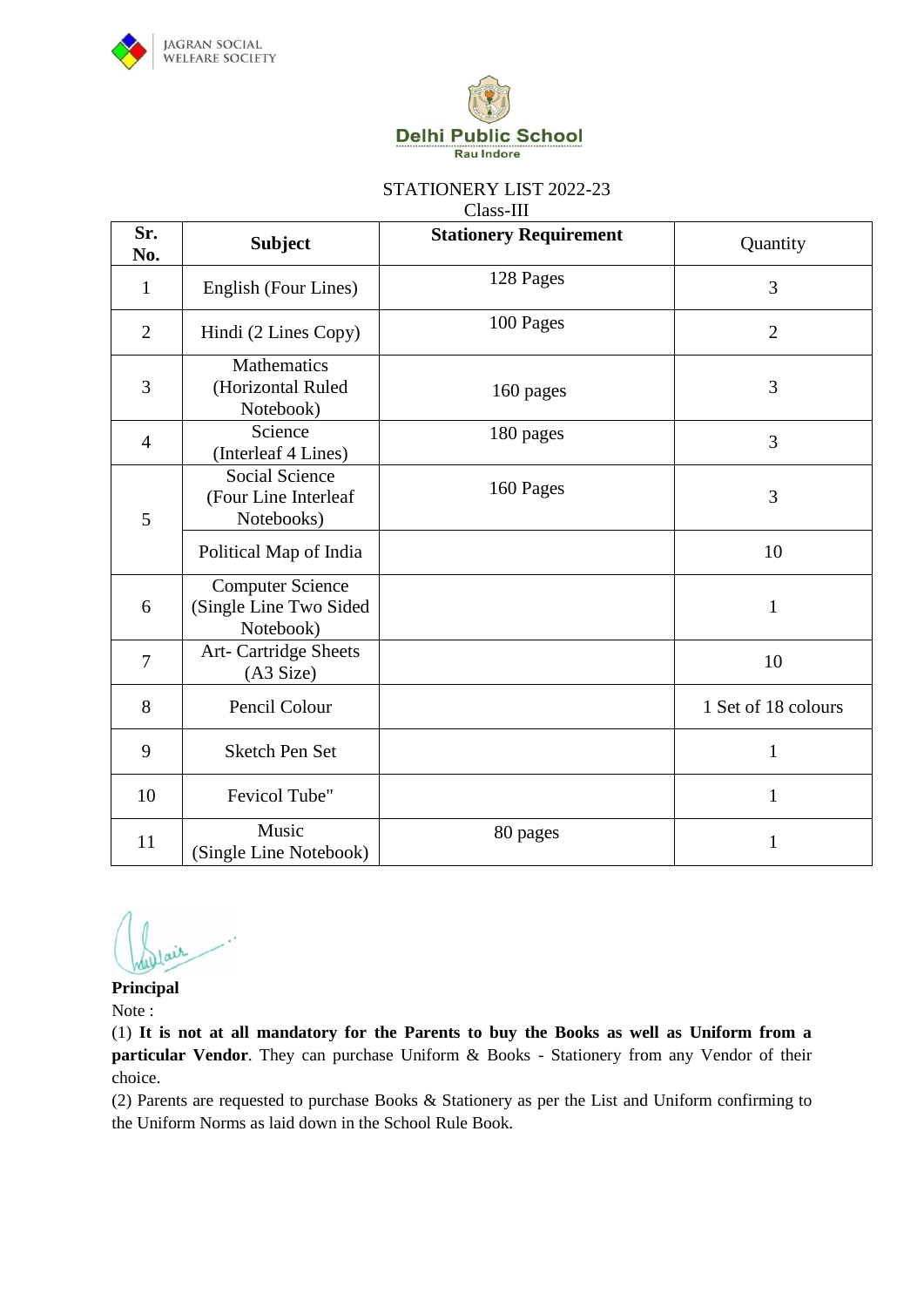



Class-IV

| Sr.<br>No.     | <b>Subject</b>                                             | <b>Stationery Requirement</b>         | Quantity       |
|----------------|------------------------------------------------------------|---------------------------------------|----------------|
| $\mathbf{1}$   | English (Single Lines Notebook)                            | 128 Pages                             | 3              |
| $\overline{2}$ | Hindi (Two Lines Notebook)                                 | 128 Pages                             | $\overline{2}$ |
| 3              | Mathematics<br>(Horizontal Ruled Notebook)                 | 160 pages                             | 3              |
|                | Geometry Box                                               |                                       | $\mathbf{1}$   |
| $\overline{4}$ | Science<br>(Interleaf Single Lines)                        | 180 pages                             | 3              |
| 5              | <b>Social Science</b><br>(Single Line Interleaf Notebooks) | 120 Pages                             | 3              |
|                | Political Map of India                                     |                                       | 10             |
| 6              | French<br>(Single Lines)                                   | 80 pages                              | $\mathbf{1}$   |
| $\overline{7}$ | Sanskrit<br>(Single Lines)                                 | 80 pages                              | $\mathbf{1}$   |
| 8              | <b>Computer Science</b><br>(Single Line Notebook)          | 128 Pages                             | $\mathbf{1}$   |
| 9              | Art- Cartridge Sheets - (A3 Size)                          |                                       | 10             |
| 10             | Poster colour                                              |                                       | 1 set of 12    |
| 11             | Doms Brush pens                                            |                                       | 1 set of 24    |
| 12             | <b>Brushes</b>                                             | Flat no. $6 & 8$<br>Round no. 2,4,6,8 | 1 each         |
| 13             | Pencil Colour                                              |                                       | 1 Set          |
| 14             | <b>Sketch Pen Set</b>                                      |                                       | 1              |
| 15             | Fevicol Tube"                                              |                                       | $\mathbf{1}$   |
| 16             | Music<br>(Single Line Notebook)                            | 80 pages                              | 1              |

**Principal**

Note :

(1) **It is not at all mandatory for the Parents to buy the Books as well as Uniform from a particular Vendor**. They can purchase Uniform & Books - Stationery from any Vendor of their choice.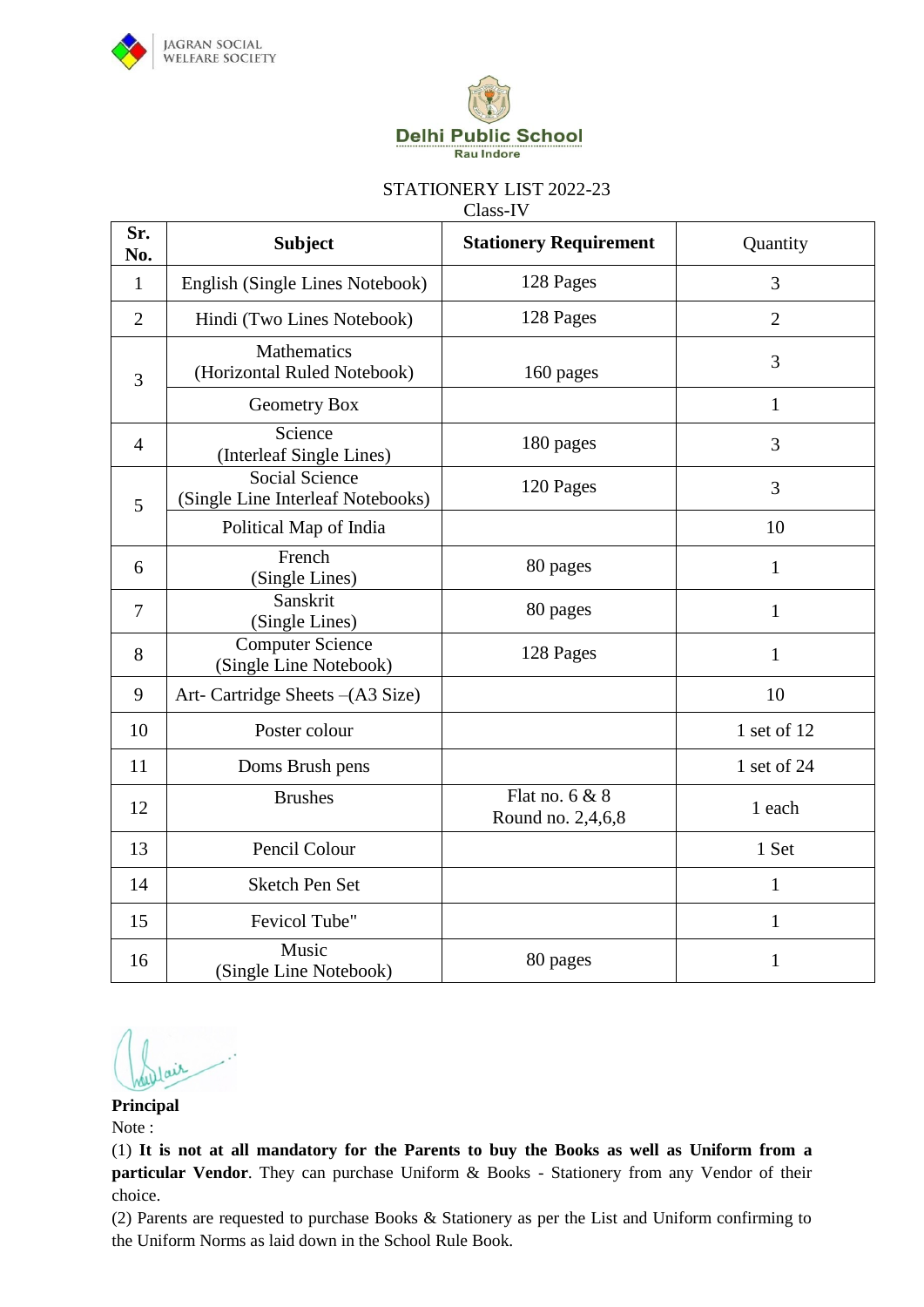



Class-V

| Sr.<br>No.     | <b>Subject</b>                                                | <b>Stationery Requirement</b>         | Quantity       |
|----------------|---------------------------------------------------------------|---------------------------------------|----------------|
| $\mathbf{1}$   | English (Single Lines Notebook)                               | 128 Pages                             | 3              |
| $\overline{2}$ | Hindi (Single Lines Notebook)                                 | 150 Pages                             | $\overline{2}$ |
| 3              | Mathematics<br>(Horizontal Ruled Notebook)                    | 160 pages                             | $\overline{4}$ |
|                | Geometry Box                                                  |                                       | $\mathbf{1}$   |
| $\overline{4}$ | Science<br>(Interleaf Single Lines)                           | 160 pages                             | 3              |
| 5              | <b>Social Science</b><br>(Single Line Interleaf<br>Notebooks) | 120 Pages                             | 3              |
|                | Political Map of India                                        |                                       | 10             |
| 6              | French<br>(Single Lines)                                      | 80 pages                              | $\mathbf{1}$   |
| $\tau$         | Sanskrit<br>(Single Lines)                                    | 80 pages                              | 1              |
| 8              | <b>Computer Science</b><br>(Single Line Notebook)             | 128 Pages                             | $\mathbf{1}$   |
| 9              | Art-Poster colour                                             |                                       | 1 set of 12    |
| 10             | Pencil Colour                                                 |                                       | 1 Set          |
| 11             | <b>Brushes</b>                                                | Flat no. $6 & 8$<br>Round no. 2,4,6,8 | 1 each         |
| 12             | <b>Sketch Pen Set</b>                                         |                                       | 1              |
| 13             | <b>Sketch Copy</b>                                            | 12 pages                              | $\mathbf{1}$   |
| 14             | Fevicol Tube"                                                 |                                       | $\mathbf{1}$   |
| 15             | Music<br>(Single Line Notebook)                               | 80 pages                              | 1              |

**Principal**

Note :

(1) **It is not at all mandatory for the Parents to buy the Books as well as Uniform from a particular Vendor**. They can purchase Uniform & Books - Stationery from any Vendor of their choice.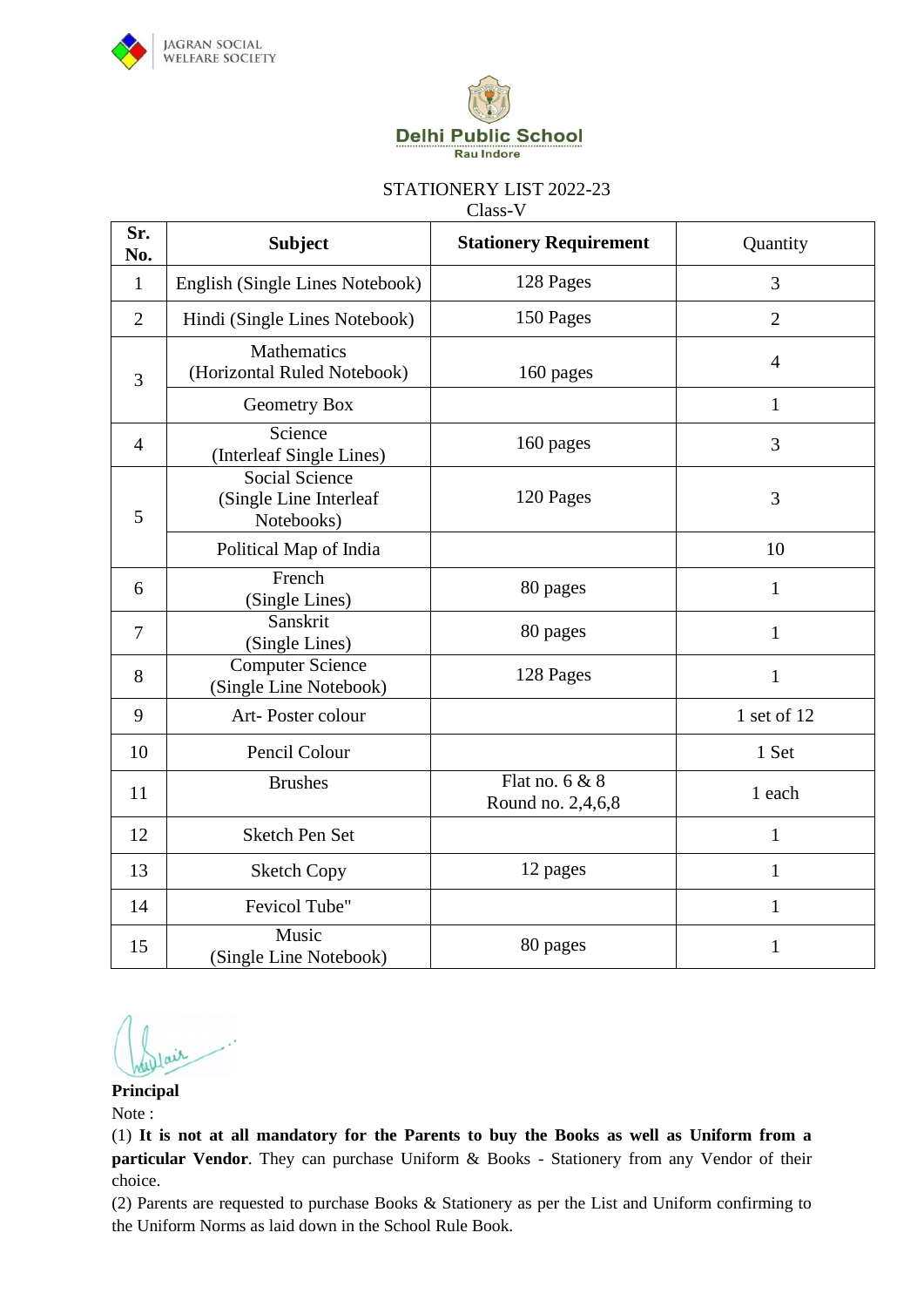



Class-VI

| Sr.<br>No.      | <b>Subject</b>                                                               | <b>Stationery Requirement</b>                                                                                                                | Quantity       |
|-----------------|------------------------------------------------------------------------------|----------------------------------------------------------------------------------------------------------------------------------------------|----------------|
| $\mathbf{1}$    | English (Single Lines Notebook)                                              | 150 Pages                                                                                                                                    | $\overline{2}$ |
| $\overline{2}$  | Hindi (Single Lines Notebook)                                                | 150 Pages                                                                                                                                    | $\overline{2}$ |
|                 | Mathematics<br>(Horizontal Ruled Notebook)                                   | 200 pages                                                                                                                                    | $\overline{4}$ |
| 3               | (Interleaf Single Lines)                                                     | 80 pages                                                                                                                                     | $\mathbf{1}$   |
|                 | <b>Geometry Box</b>                                                          |                                                                                                                                              | 1              |
|                 | Science<br>(Interleaf Single Lines)                                          | 180 pages                                                                                                                                    | $\overline{2}$ |
| $\overline{4}$  | <b>Scrap Book</b><br>(one side ruled and other side<br>blank coloured pages) | 15 pages                                                                                                                                     | $\mathbf{1}$   |
| 5               | <b>Social Science</b><br>(Single Line Interleaf<br>Notebooks)                | 160 Pages                                                                                                                                    | 3              |
|                 | Political Map of India                                                       |                                                                                                                                              | 12             |
| 6               | French<br>(Single Lines Notebook)                                            | 128 pages                                                                                                                                    | $\mathbf{1}$   |
| $7\phantom{.0}$ | Sanskrit<br>(Single Lines Notebook)                                          | 80 pages                                                                                                                                     | $\mathbf{1}$   |
| 8               | <b>Computer Science</b><br>(Ruled Notebook)                                  | 120 Pages                                                                                                                                    | $\overline{2}$ |
| 9               | Art                                                                          | 1 Sketch Book -A3 size, 10 cartridge sheets.<br>-A3 size, Water Colour cakes, Poster Colours-12 set,<br>Pencil set, butter paper, brush sets |                |
| 10              | Craft                                                                        | Coloured sheets - A4 size, Fevicol, Scissors, Tape,<br>Glue gun                                                                              |                |
| 11              | Sculpture                                                                    | Sculpture Tool kit, Apron, White Natural Clay (2 pkts),<br>Paper mache2 kg, POP 2 pkts, Canvas(12x12)=2,<br>metalic colours, fevicol -200gms |                |

**Principal** Note :

(1) **It is not at all mandatory for the Parents to buy the Books as well as Uniform from a particular Vendor**. They can purchase Uniform & Books - Stationery from any Vendor of their choice.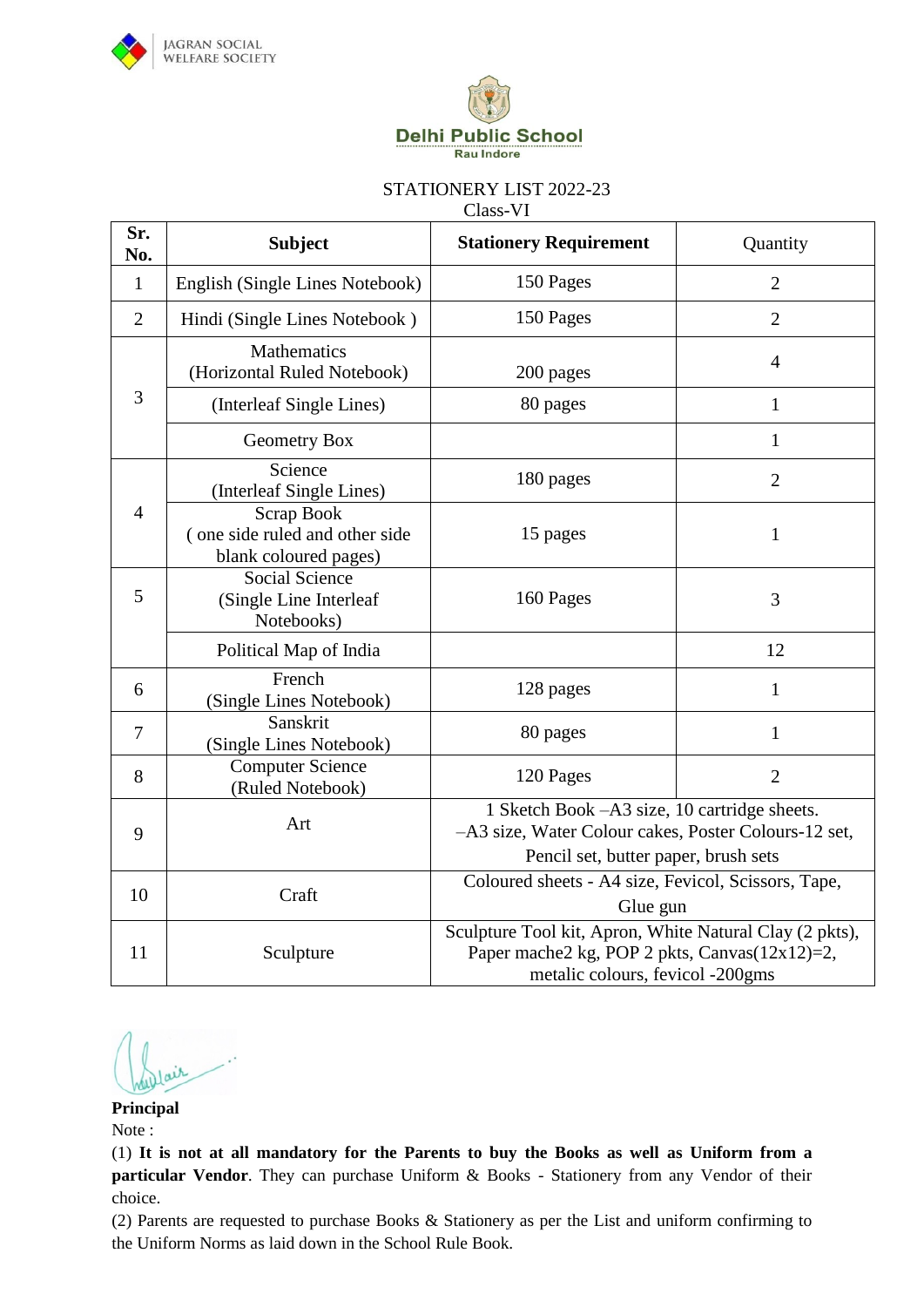



Class-VII

| Sr.<br>No.     | <b>Subject</b>                                                        | <b>Stationery Requirement</b>                                                                                                                                          | Quantity       |
|----------------|-----------------------------------------------------------------------|------------------------------------------------------------------------------------------------------------------------------------------------------------------------|----------------|
| $\mathbf{1}$   | English (Single Lines Notebook)                                       | 150 Pages                                                                                                                                                              | $\overline{2}$ |
| $\overline{2}$ | Hindi (Single Lines Notebook)                                         | 150 Pages                                                                                                                                                              | $\overline{2}$ |
|                | Mathematics<br>(Horizontal Ruled Notebook)                            | 200 pages                                                                                                                                                              | $\overline{4}$ |
| 3              | (Interleaf Single Lines)                                              | 100 pages                                                                                                                                                              | $\mathbf{1}$   |
|                | <b>Graph Copy</b>                                                     | 32 pages                                                                                                                                                               | $\mathbf{1}$   |
|                | Geometry Box                                                          |                                                                                                                                                                        | 1              |
| $\overline{4}$ | Science<br>(Interleaf Single Lines)                                   | 180 pages                                                                                                                                                              | 3              |
|                | Scrap Book<br>(one side ruled and other side<br>blank coloured pages) | 15 pages                                                                                                                                                               | $\mathbf{1}$   |
| 5              | Social Science<br>(Single Line Notebook)                              | 160 Pages                                                                                                                                                              | $\overline{2}$ |
|                | <b>Interleaf Notebooks</b>                                            | 160 Pages                                                                                                                                                              | 1              |
|                | Political Map of world & India                                        |                                                                                                                                                                        | 10             |
| 6              | French<br>(Single Lines Notebook)                                     | 80 pages                                                                                                                                                               | $\mathbf{1}$   |
| 7              | Sanskrit<br>(Single Lines Notebook)                                   | 80 pages                                                                                                                                                               | $\mathbf{1}$   |
| 8              | <b>Computer Science</b><br>(Single Line Two sided<br>Notebook)        | 120 Pages                                                                                                                                                              | $\mathbf{1}$   |
| 9              | Art                                                                   | 1 Sketch Book - A3 size, 10 cartridge sheets.<br>-A3 size, Water Colour cakes, Poster Colours-12 set,<br>Pencil set, butter paper, brush 1 sets, Canvas (18 x18)-2     |                |
| 10             | Craft                                                                 | 10 Cartridge Sheets -A3 size. Terracota pots, 3D<br>outliners, Fevicol, Fabric Colours 12, coloured paper A4<br>size, Scissors , Mat-1, Shilpkar-4pkts, brushes -1set. |                |
| 11             | Sculpture                                                             | Terracota pots, 3D outliners, Fevicol, Fabric Colours 12,<br>coloured paper A4 size, Scissors , Mat-1, Shilpkar-4pkts<br>, brushes -1set                               |                |

### **Principal**

Note :

(1) **It is not at all mandatory for the Parents to buy the Books as well as Uniform from a particular Vendor**. They can purchase Uniform & Books - Stationery from any Vendor of their choice.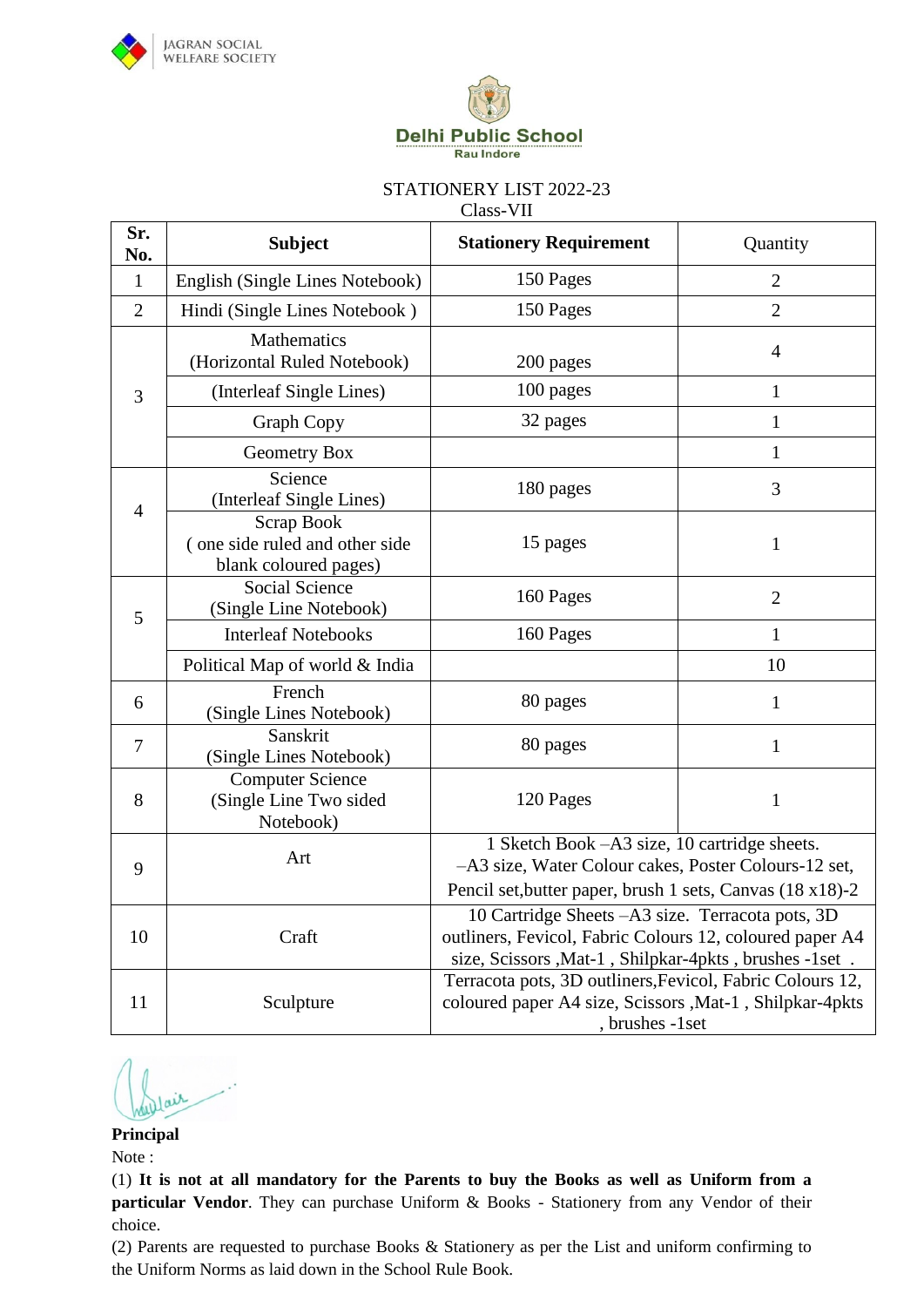



Class-VIII

| Sr.<br>No.     | <b>Subject</b>                                                        | <b>Stationery Requirement</b>                                                                                                                                    | Quantity       |
|----------------|-----------------------------------------------------------------------|------------------------------------------------------------------------------------------------------------------------------------------------------------------|----------------|
| $\mathbf{1}$   | English (Single Lines Notebook)                                       | 150 Pages                                                                                                                                                        | $\overline{2}$ |
| $\overline{2}$ | Hindi (Single Lines Notebook)                                         | 150 Pages                                                                                                                                                        | $\overline{2}$ |
|                | Mathematics<br>(Register)                                             | 200 pages                                                                                                                                                        | $\overline{4}$ |
| 3              | (Interleaf Notebook)                                                  | 80 pages                                                                                                                                                         | $\mathbf{1}$   |
|                | <b>Graph Copy</b>                                                     | 32 pages                                                                                                                                                         | $\mathbf{1}$   |
|                | Geometry Box                                                          |                                                                                                                                                                  | $\mathbf{1}$   |
| $\overline{4}$ | Science<br>(Interleaf Single Lines)                                   | 180 pages                                                                                                                                                        | $\overline{4}$ |
|                | Scrap Book<br>(one side ruled and other side<br>blank coloured pages) | 15 pages                                                                                                                                                         | 1              |
| 5              | <b>Social Science</b><br>(Single Line Notebook)                       | 120 Pages                                                                                                                                                        | $\overline{2}$ |
|                | <b>Interleaf Notebooks</b>                                            | 120 Pages                                                                                                                                                        | 1              |
|                | Political Map of world & India                                        |                                                                                                                                                                  | 12             |
| 6              | French<br>(Single Lines Notebook)                                     | 80 pages                                                                                                                                                         | 1              |
| $\tau$         | Sanskrit<br>(Single Lines Notebook)                                   | 80 pages                                                                                                                                                         | $\mathbf{1}$   |
| 8              | <b>Computer Science</b><br>(Single Line Notebook)                     | 120 Pages                                                                                                                                                        | $\overline{2}$ |
| 9              | Art                                                                   | 1 Sketch Book - A3 size , 10 Cartridge Sheets - A3 size<br>Water Colour cakes, Poster Colours-12 set, Pencil set,<br>butter paper, brush sets, Canvas (18 x18)-2 |                |
| 10             | Craft                                                                 | 3D outliners, Fevicol, Fabric Colours 12, coloured paper<br>A4 size, Scissors, Mat-1, Shilpkar-4pkts, brushes -1set                                              |                |
| 11             | Sculpture                                                             | Sculture Tool Kit-1, Apron, White Natural Clay 2 pkts,<br>Paper Mache, POP 2 Pkts, Canvas 12x12 -2, fevicol tube                                                 |                |

dair

### **Principal**

Note :

(1) **It is not at all mandatory for the Parents to buy the Books as well as Uniform from a particular Vendor**. They can purchase Uniform & Books - Stationery from any Vendor of their choice.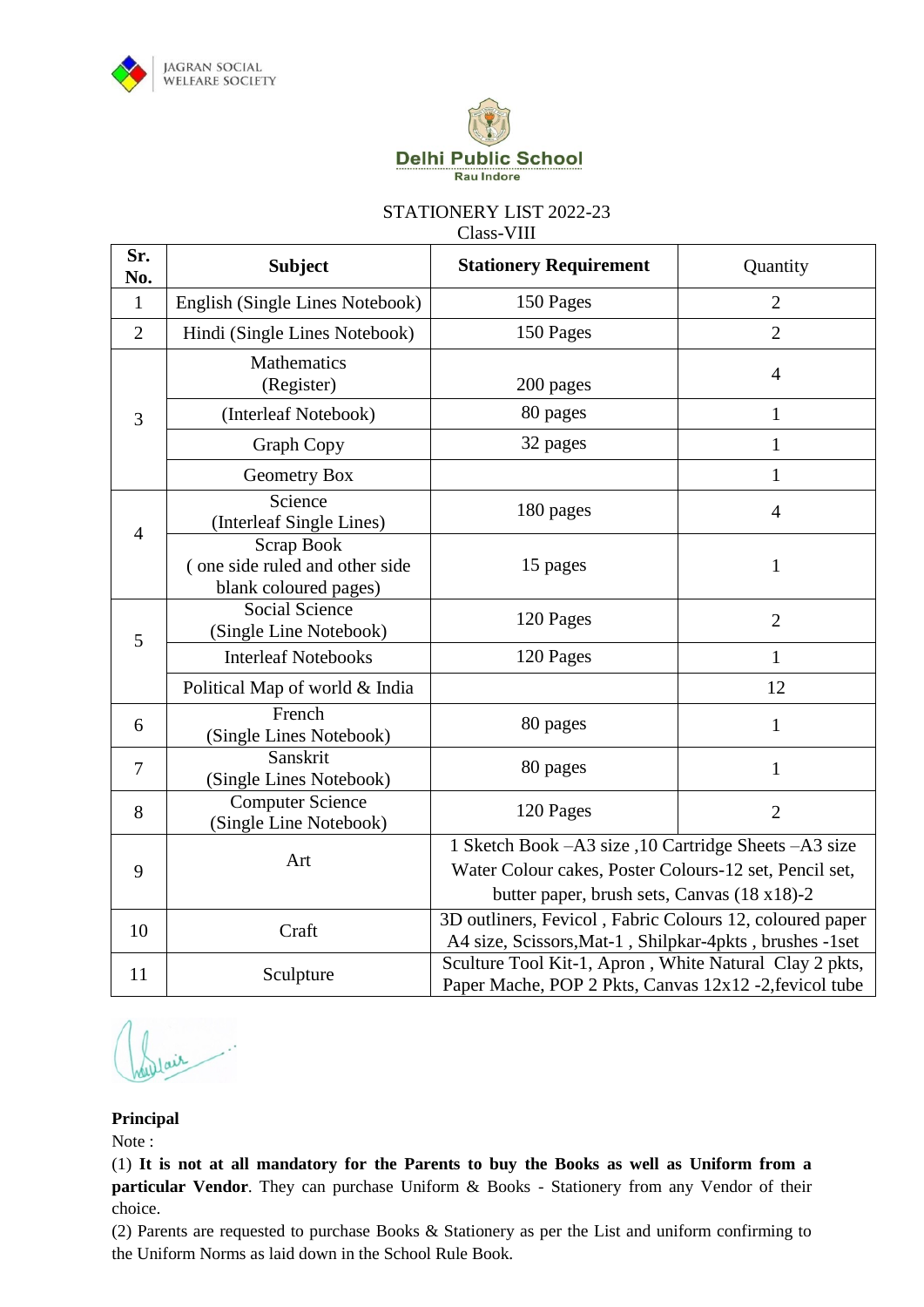



**Delhi Public School** 

Rau Indore

## **STATIONERY LIST FOR SESSION 2022-23**

# **CLASS –IX**

| S.No.          | <b>Subject</b>          | <b>Type of Notebooks</b>                                                           | Quantity         | <b>Remark</b>          |
|----------------|-------------------------|------------------------------------------------------------------------------------|------------------|------------------------|
| 1              | English                 | Register                                                                           | $\mathbf{1}$     | 180 Pages              |
| $\overline{2}$ | Hindi                   | Single lined copy                                                                  | $\mathbf{1}$     | 180 Pages              |
| 3              | Mathematics             | Register                                                                           | $\overline{2}$   | 200 Pages              |
|                |                         | <b>Graph Copy</b>                                                                  | $\mathbf{1}$     | 20 pages               |
| $\overline{4}$ | <b>Social Science</b>   | Register - 4 (2 Thick, 2 Thin)<br>10 New Political Map of India $+4$ Europe        | $\overline{4}$   | 160 pages<br>100 pages |
|                |                         | Chemistry - Single line copy                                                       | $\mathbf{1}$     | 180 Pages              |
|                |                         | Physics - Register                                                                 | $\mathbf{1}$     | 145 Pages              |
| 5              | Science                 | <b>Practical File</b><br>(Phy, Chem. & Biology)<br><b>Chemistry (Loose Sheets)</b> | $1 + 1 + 1$      | 80 Pages               |
|                |                         | Biology - Single Line interleaf copy                                               | $\mathbf{1}$     | 145 Pages              |
| 6              | <b>Computer Science</b> | Register                                                                           | $\mathbf{1}$     | 120 Pages              |
| $\overline{7}$ | French                  | Single line copy                                                                   | $\overline{2}$   | 160 Pages              |
| 8              | Sanskrit                | Single line                                                                        | $\mathbf{1}$     | 100 Pages              |
|                |                         | A3 Size Cartridge drawing copy.                                                    | $\mathbf{1}$     | 20 Pages               |
|                |                         | COLOURS - Acrylic colour, Water colour &<br>Poster colour.                         | 1 packet<br>each |                        |
|                |                         | BRUSHES - 0 to 12 number Round brush                                               | 1 packet         |                        |
| 9              | Painting                | Colour mixing palette.                                                             | $\mathbf{1}$     |                        |
|                |                         | Graphite pencils - HB to 10 B.                                                     | 1 packet         |                        |
|                |                         | Eraser & pencil sharpener.                                                         | 1 each           |                        |
|                |                         | Oil pastel & Colour pencil                                                         | 1 packet<br>each |                        |
| 10             | Dance                   | Register                                                                           | $\mathbf{1}$     | 100 Pages              |
| 11             | Music                   | Register                                                                           | $\mathbf{1}$     | 100 Pages              |

## **Principal**

Note :

(1) **It is not at all mandatory for the Parents to buy the Books as well as Uniform from a particular Vendor**. They can purchase Uniform & Books - Stationery from any Vendor of their choice.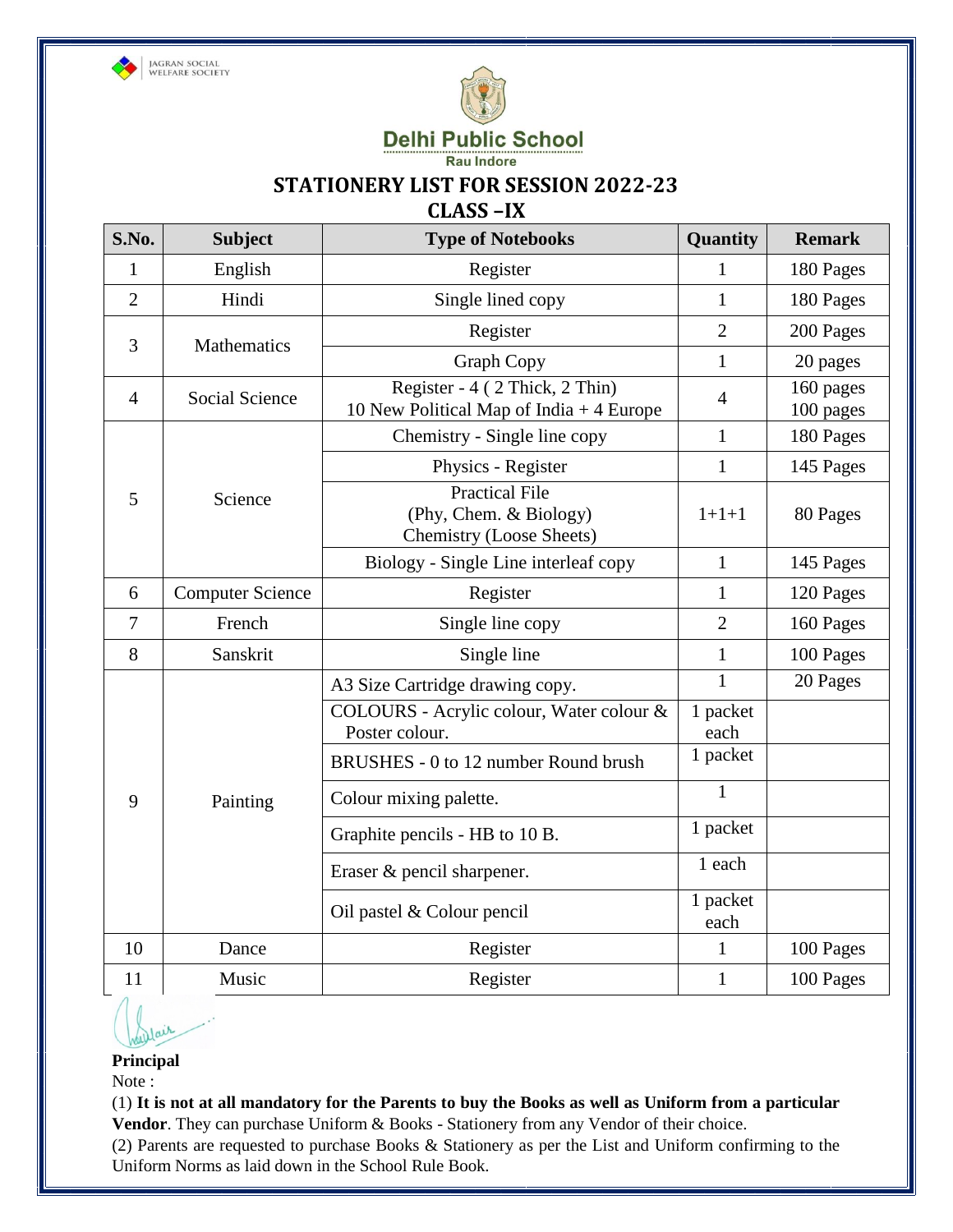



#### **STATIONERY LIST FOR SESSION 2022-23 CLASS –X**

| S.No.          | <b>Subject</b>          | <b>Type of Notebooks</b>                                                                                                                                           | Quantity                                                     | <b>Remark</b>          |
|----------------|-------------------------|--------------------------------------------------------------------------------------------------------------------------------------------------------------------|--------------------------------------------------------------|------------------------|
| $\mathbf{1}$   | English                 | Register                                                                                                                                                           | 1                                                            | 180 Pages              |
| $\overline{2}$ | Hindi                   | Single lined copy                                                                                                                                                  | $\mathbf{1}$                                                 | 170 Pages              |
|                |                         | Register                                                                                                                                                           | $\overline{2}$                                               | 200 Pages              |
| 3              | Mathematics             | Graph Copy                                                                                                                                                         | $\mathbf{1}$                                                 |                        |
| $\overline{4}$ | Social Science          | Register (2 Thick, 2Thin)<br>10 New Political Map of India                                                                                                         | $\overline{4}$                                               | 160 pages<br>100 pages |
|                |                         | Chemistry - Single line copy                                                                                                                                       | $\mathbf{1}$                                                 | 180 Pages              |
|                |                         | Physics - Register                                                                                                                                                 | $\mathbf{1}$                                                 | 145 Pages              |
| 5              | Science                 | Biology – Single Line Interleaf copy                                                                                                                               | $\mathbf{1}$                                                 | 145 Pages              |
|                |                         | Physics - Practical File<br><b>Chemistry - Practical File</b><br>Biology - (Loose Sheets & Threads)                                                                | $\mathbf{1}$<br>$\mathbf{1}$                                 | 80 Pages               |
| 6              | <b>Computer Science</b> | Register                                                                                                                                                           | $\mathbf{1}$                                                 | 120 Pages              |
| $\overline{7}$ | French                  | Single line copy                                                                                                                                                   | $\mathbf{1}$                                                 | 128 Pages              |
| 8              | Sanskrit                | Single line copy                                                                                                                                                   | $\mathbf{1}$                                                 | 100 Pages              |
| 9              | Painting                | A3 Size Cartridge drawing copy.<br>COLOURS - Acrylic colour, Water<br>colour & Poster colour.<br>BRUSHES - 0 to 12 number Round<br>brush<br>Colour mixing palette. | $\mathbf{1}$<br>1 packet<br>each<br>1 packet<br>$\mathbf{1}$ | 20 Pages               |
|                |                         | Graphite pencils - HB to 10 B.                                                                                                                                     | 1 packet                                                     |                        |
|                |                         | Eraser & pencil sharpener.                                                                                                                                         | 1 each                                                       |                        |
|                |                         | Oil pastel & Colour pencil                                                                                                                                         | 1 packet<br>each                                             |                        |
| 10             | Dance                   | Register                                                                                                                                                           | $\mathbf{1}$                                                 | 100 Pages              |
| 11             | Music                   | Register                                                                                                                                                           | $\mathbf{1}$                                                 | 100 Pages              |

**PRINCIPAL**

Note :

(1) **It is not at all mandatory for the Parents to buy the Books as well as Uniform from a particular Vendor**. They can purchase Uniform & Books - Stationery from any Vendor of their choice.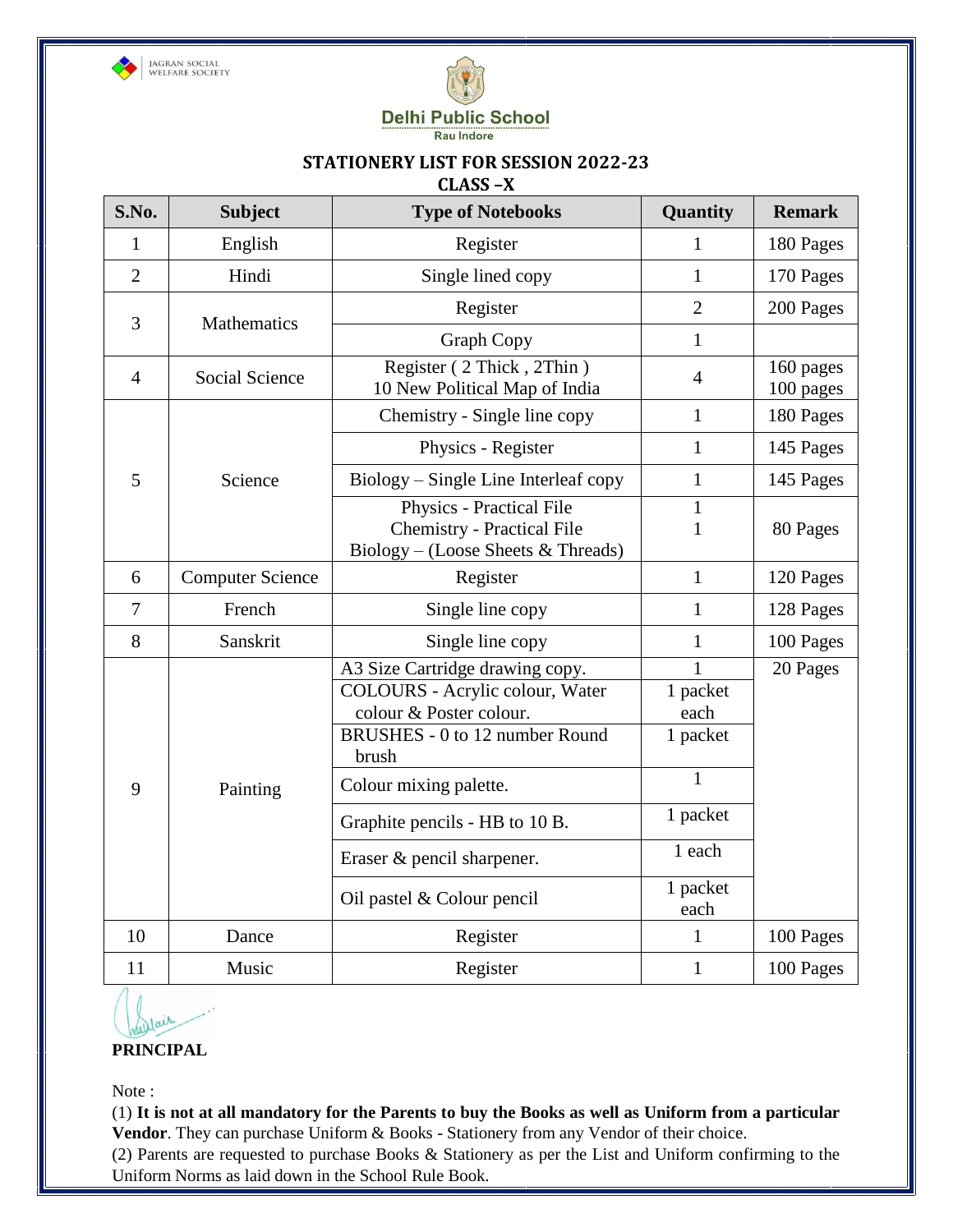



# **STATIONERY LIST FOR SESSION 2022-23**

**CLASS –XI**

| S.No.          | <b>Subject</b>                          | <b>Type of Notebooks</b>                        | Quantity       | <b>Remark</b>             |
|----------------|-----------------------------------------|-------------------------------------------------|----------------|---------------------------|
| 1              | English                                 | Register                                        | 1              | 150 Pages                 |
| $\overline{2}$ | Applied<br>Mathematics                  | Register                                        | $\overline{2}$ | 200 pages                 |
| 3              | Mathematics                             | Register, Graph Copy                            | $2 + 1$        | 200 Pages<br>20 pages     |
| $\overline{4}$ | History                                 | Register,<br>Political Maps of Europe & Asia-10 | 1              | 150 pages                 |
| 5              | Geography /<br><b>Political Science</b> | Register<br>New Political Map of India-10       | $\mathbf{1}$   | 150 pages                 |
| 6              | PE                                      | Register                                        | $\mathbf{1}$   | 150 Pages                 |
| $\overline{7}$ | <b>Informatics</b><br>Practices / CS    | Register                                        | $\mathbf{1}$   | 180 pages                 |
| 8              | Accountancy                             | Ledger                                          | $\overline{2}$ | 300 pages                 |
| 9              | <b>Business Studies</b>                 | Ledger                                          | $\mathbf{1}$   | 200 pages                 |
| 10             | Economics                               | Register                                        | $\mathbf{1}$   | 300 pages                 |
|                |                                         | Register                                        | $\overline{2}$ | 200 Pages                 |
| 11             | Physics                                 | <b>Practical File</b>                           | $\mathbf{1}$   | 180 Pages                 |
|                |                                         | Register                                        | $\mathbf{1}$   | 200 Pages                 |
| 12             | Chemistry                               | <b>Practical File</b>                           | $\mathbf{1}$   | 180 Pages                 |
|                |                                         | Register                                        | $\overline{2}$ | 200 Pages                 |
| 13             | <b>Biology</b>                          | <b>Practical File</b>                           | (With Thread)  | 200 Pages                 |
| 14             | Psychology                              | Register, Practical Interleaf thread<br>file    | 1              | 180 pages,<br>2 pkt pages |
| 15             | Web Application /<br>AI                 | Register                                        | $\mathbf{1}$   | 150 pages                 |
| 16             | <b>Fashion Studies</b>                  | Register                                        | $\mathbf{1}$   | 150 pages                 |
|                |                                         | File (Loose Sheets)                             |                |                           |
| 17             | French                                  | Register                                        | $\mathbf{1}$   | 180 pages                 |
| 18             | Painting                                | A2 Size Paper (Cartridge paper)full<br>size     | 10 sheets.     |                           |
|                |                                         | Graphite pencil HB to 6B                        | 1 packet       |                           |